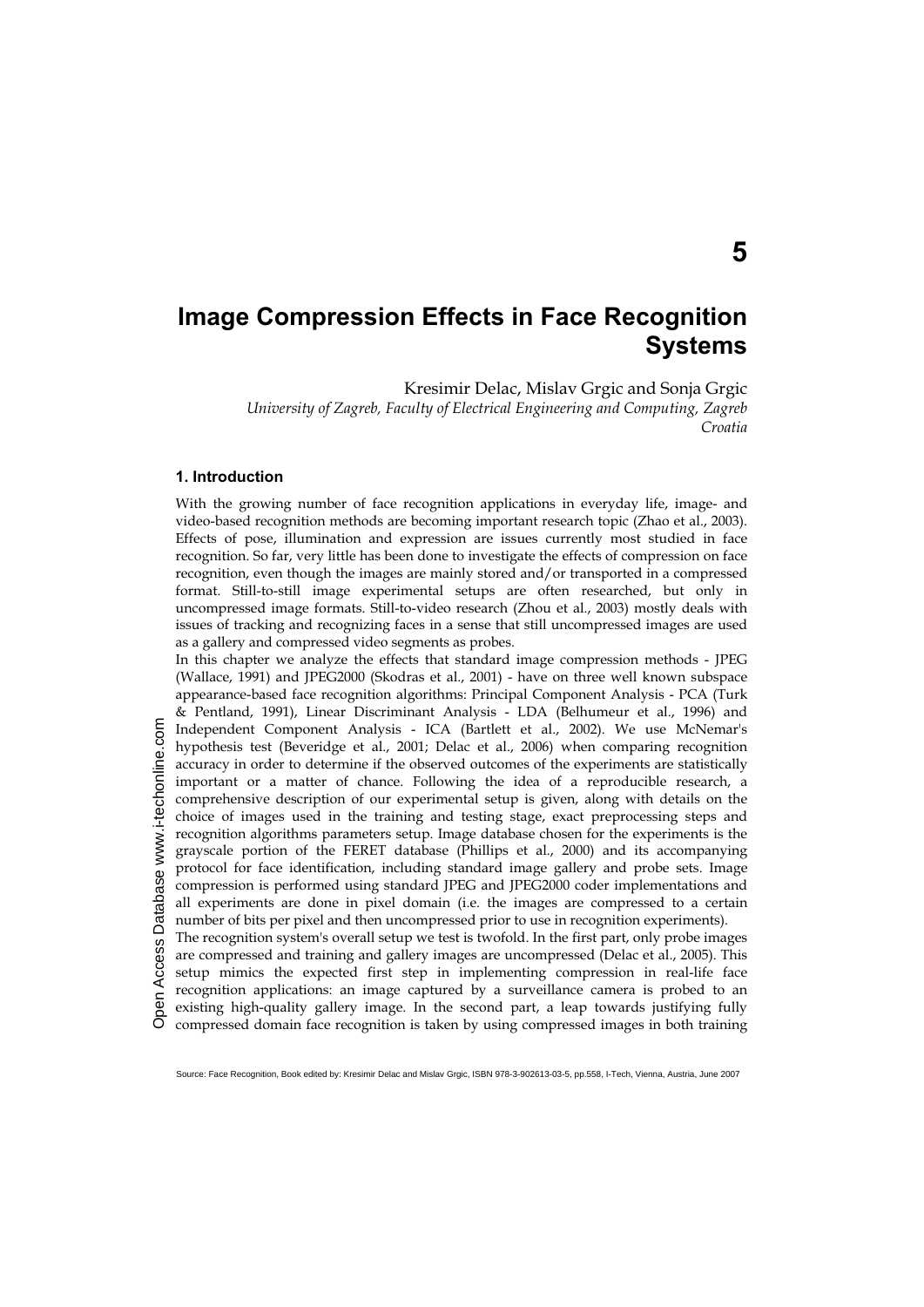and testing stage (Delac, 2006). We will show that, contrary to common opinion, compression does not deteriorate performance but it even improves it slightly in some cases. We will also suggest some prospective lines of further research based on our findings.

## **2. Image compression basics**

First let us briefly explain some basic concepts needed to fully understand the rest of the chapter. Image compression will be introduced with scarce details and an interested reader is referred to cited papers for further exploration.

There are two standard image compression schemes that are of interest here: JPEG (Wallace, 1991) and JPEG2000 (Skodras et al., 2001). These image compression standards are widely used in many applications and are expected to be employed in face recognition as well. Generally, compression seems to be imperative for any reasonable implementation where a large quantity of images need to be stored and used. Both JPEG and JPEG2000 use the general transform coding scheme shown in Figure 1.



Figure 1. Basic steps of transform coding (compression) of images

The images are first transformed into a form (domain) more suitable for compression. Transforms used are the Discrete Cosine Transform (DCT) in JPEG and Discrete Wavelet Transform (DWT) in JPEG2000. This procedure assigns values to different spatial frequency components present in the image. Since the human visual system is less sensitive to higher frequencies, the coefficients representing such frequencies can be discarded, thus yielding higher compression rates. This is done through quantization and entropy coding, creating the compressed file as an output. Decompression follows the exact inverse procedure. JPEG and JPEG2000 are irreversible, meaning that the original image can not be reconstructed from the compressed file (this is because some coefficients were discarded). The distortions are introduced by coefficients quantization in JPEG and both quantization and entropy coding in JPEG2000. The resulting reconstructed images now have artifacts present, like the checker-board effect in JPEG images or the smear effect in JPEG2000 images. Some examples of these effects in face images can be seen in Figure 2. A closer look at these images and having the former analysis in mind will give us the feel of what actually happens. As the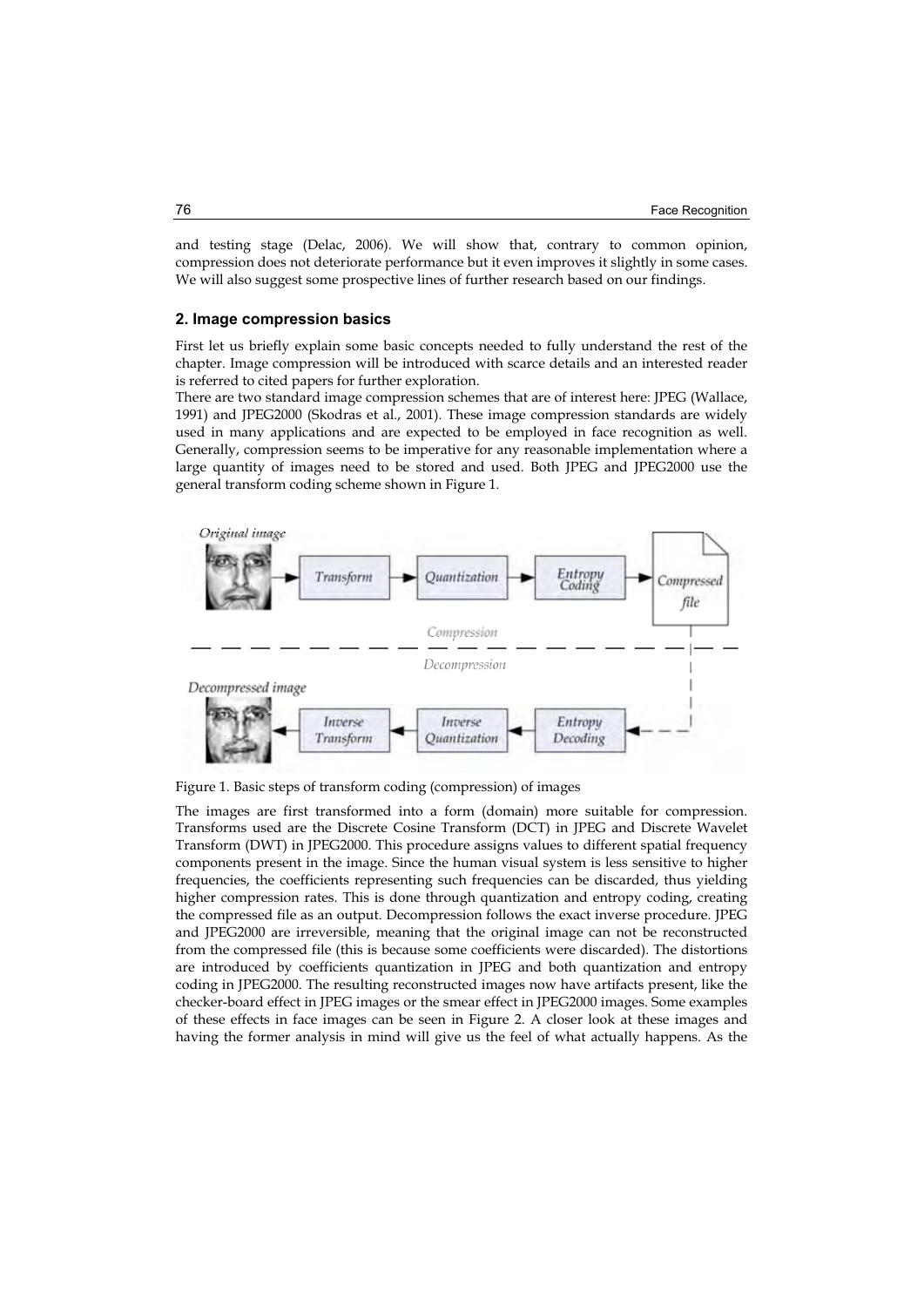transform coefficients that represent higher frequencies are more and more discarded (or are rounded to lower precision) with higher compression rates, the images become more and more low-pass filtered. This is quite obvious for the JPEG2000 example at 0.2 bpp where we can see that the finer details of the face (like wrinkles) are eliminated in the reconstructed image. It remains to be seen how will this low-pass filtering affect recognition results.



Figure 2. Examples of image distortions introduced by JPEG or JPEG2000 compression

The main tool for measuring the magnitude of compression is *compression ratio*, expressed in the form of *bits per pixel* (bpp). Given that the original (uncompressed) grayscale images that we will consider throughout this chapter are normally 8 bpp, the compression ratio of 1 bpp represents the 8:1 compression. In other words, the compressed file is eight times smaller than the original file (image).

As can be seen in Figure 2, there is practically no difference between the original image and images compressed at 1 bpp, as far as the human visual system is concerned. This comes naturally from the basic idea that the creators of JPEG and JPEG2000 had in mind when creating the standards. Loosely speaking: as little visible distortions as possible. However, the difference can be objectively measured by Peak Signal to Noise Ratio (PSNR), calculated as:

$$
PSNR = 20 \log \left(\frac{2^n - 1}{RMS}\right) [dB],
$$
\n(1)

where  $n$  is the number of bits per pixel in the original image and RMS is the Root Mean Square Error defined as:

RMS = 
$$
\sqrt{\frac{1}{N} \sum_{i=1}^{N} (I_i - I'_i)^2}
$$
 (2)

where  $I_i$  is pixel value in the original image,  $I'_i$  is corresponding pixel value in the reconstructed image and *N* is the total number of pixels in the image. PSNR values for images in Figure 2. are shown in Table 1. We can see that JPEG and JPEG2000 behave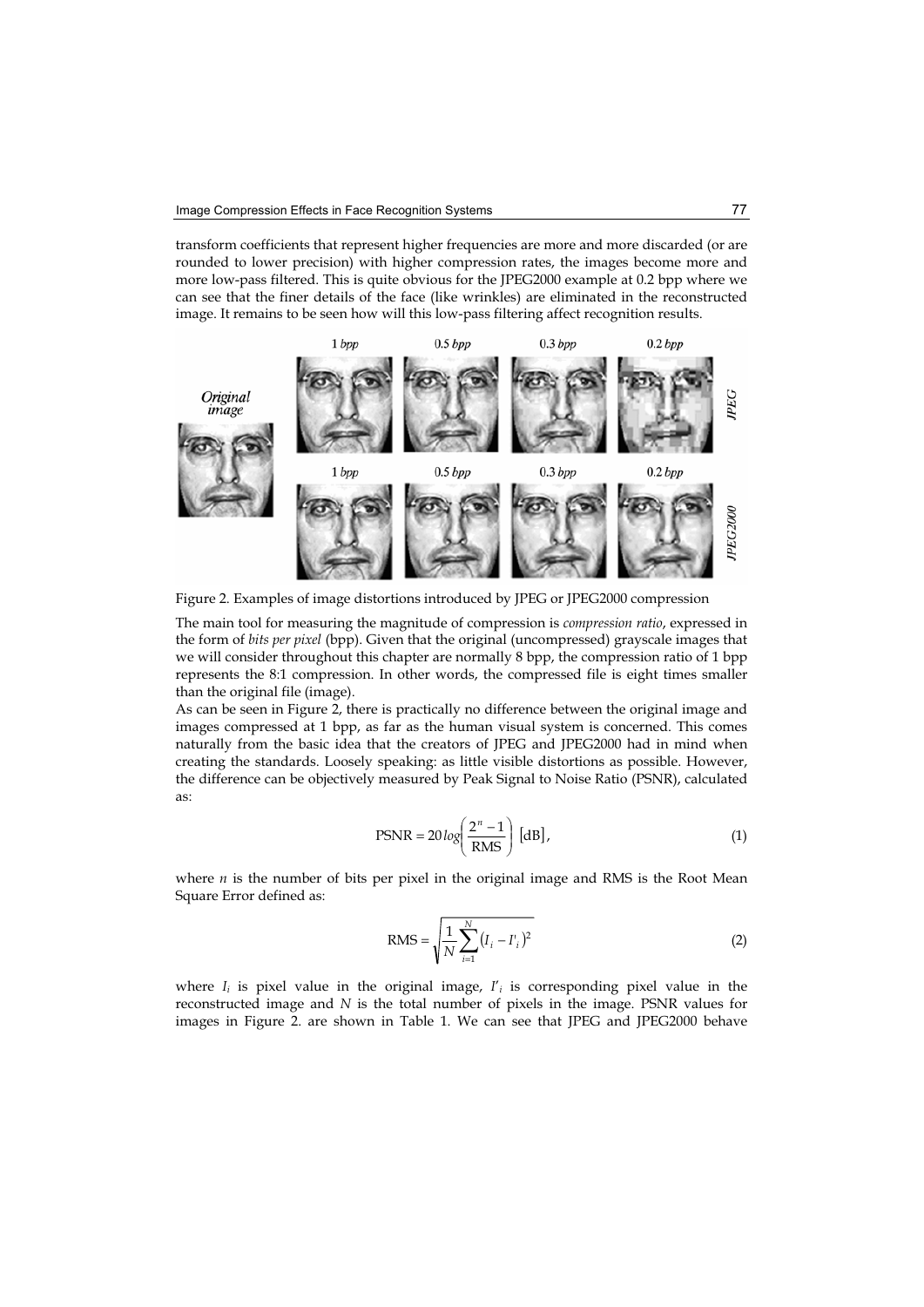similarly at moderate compression rates (1 bpp and 0.5 bpp). More apparent differences arise at higher compression rates (0.3 bpp and 0.2 bpp), where JPEG2000 is clearly superior.

|                 | 1 bpp | $0.5$ bpp | 0.3 bpp | $0.2$ bpp |
|-----------------|-------|-----------|---------|-----------|
| <b>IPEG</b>     | 34.02 | 30.00     | 26.30   | 19.88     |
| <b>IPEG2000</b> | 35.96 | 30.28     | 28.12   | 25.96     |

Table 1. PSNR values in dB for images in Figure 2

Similar conclusions on JPEG and JPEG2000 efficiency can be found in (Grgic et al., 2001). Through using additional objective image quality measures it was shown that DCT-based and DWT-based compression yield similar results at lower compression rates. At higher compression rates, DWT-based compression retains rather high quality while DCT-based compression quality deteriorates rapidly. In (Ebrahimi et al., 2004) authors showed that there is no significant difference in the quality of JPEG and JPEG2000 compressed images at lower and moderate compression rates. JPEG2000 was determined to be superior at higher compression rates. In (Santa-Cruz et al., 2000) authors concluded that JPEG2000 is both subjectively and objectively superior to JPEG.

In the literature review that follows, we will see how compression effects were tested in face recognition so far and what still remains to be done.

# **3. Related work**

Before proceeding to related work review, one basic term should be clarified. It has to emphasized that all the experiments described in this chapter, including the ones in the following literature review, are conducted in *pixel domain*. This actually means that the images are compressed and then uncompressed prior to being used in the experiments. This way the actual influence that the distortion introduced by compression has on recognition rate is measured.

There has been little investigation of the effects of image compression on face recognition systems do far. As will be seen, mostly JPEG compression is covered and mainly at a single compression ratio.

In (Blackburn et al., 2001) the authors tried to measure the effects of image compression on face recognition systems by simulating the expected real-life setup: images of persons known to the system (gallery) were of high quality (non-compressed) and images of persons unknown to the system (probes) were taken in uncontrolled environment and compressed. Naturally, images were decompressed prior to recognition and thus we can say that experiments were conducted in the pixel domain. JPEG compression was used and face recognition system was tested using the FERET database and its *dup1* (temporal changes) probe set. Images were compressed to 0.8, 0.4, 0.25 and 0.2 bpp. The authors conclude that compression does not affect recognition significantly across wide range of compression rates. Significant performance drop is noted at 0.2 bpp and below. Recognition rate is even slightly higher in some cases when using compressed images (compared to results using original images).

Moon and Phillips (Moon & Phillips, 2001) tested the effects of standard JPEG compression and of a variant of wavelet compression with a PCA+L1 method. Probe images were in both cases compressed to 0.5 bpp, decompressed (so the experiments were conducted in pixel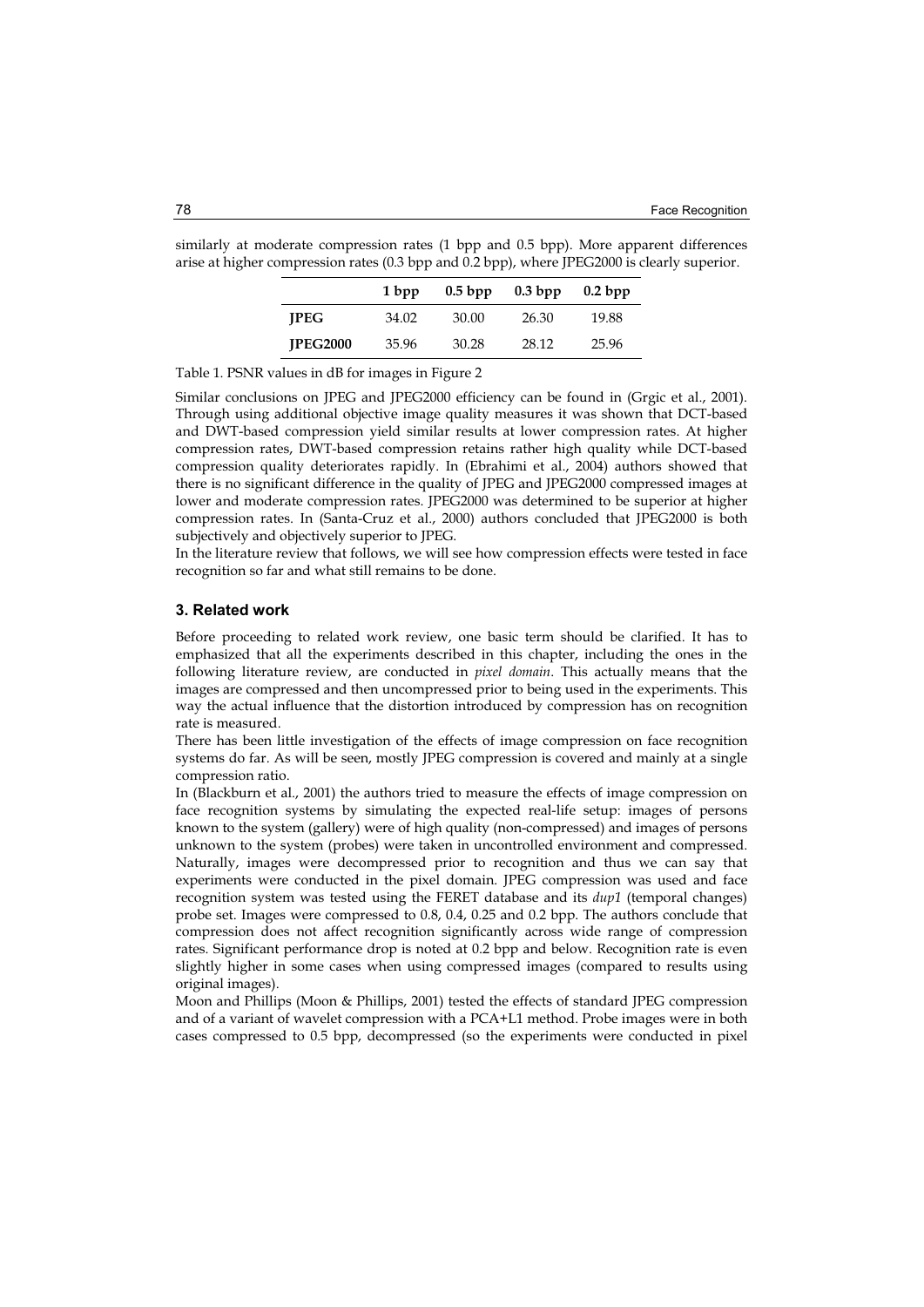domain) and then geometrically normalized. The training set of images was uncompressed. FERET database was used along with its standard probe sets (only *fb* and *dup1* in this experiment). Results indicate no performance drop for JPEG compression and a slight increase for wavelet compression. Whether this increase in recognition rate is significant or not is unclear.

JPEG2000 compression effects were tested in (McGarry et al., 2004) as part of the development of the ANSI INCITS 385-2004 standard: "Face Recognition Format for Data Interchange" (ANSI, 2004), later to become an ISO/IEC IS 19794-5 standard: "Biometric Data Interchange Formats - Part 5: Face Image Data" (ISO, 2004). The experiment included compression at a compression rate of 10:1, as recommended in (ANSI, 2004; ISO, 2004). A commercial face recognition system was used for testing a vendor database. Again, since there are no details on the exact face recognition method used in the tested system and no details on a database used in experiments, it is difficult to make any comparisons to this work. In a similar setup as in previously described papers, it was determined that there is no significant performance drop when using compressed probe images. Based on their findings, the authors conjecture that compression rates higher than 10:1 could be used.

In (Wat & Srinivasan, 2004) the authors test the effects of JPEG compression on PCA and LDA face recognition methods using the same experimental setup as in (Blackburn et al., 2001). Results are presented as a function of JPEG quality factor. This fact makes any comparison with these results very difficult since the same quality factor will yield different compression rates for different images, dependent upon the statistical properties of a given image. This is why we decided to used bits per pixel as a measure of compression ratio in our experiments. The authors used the FERET database and tested the standard probe sets against a standard gallery. Results indicate a slight increase in performance for the LDA method with the *fc* probe set. For all other probe sets and methods the results were practically the same as with uncompressed images.

An initial detailed experiment of the effects of compression on face recognition was conducted in (Delac et al., 2005). We tested both JPEG and JPEG2000 compression effects on a wide range of subspace algorithm - metric combinations. Similar to other studies, we also concluded that compression does not affect performance significantly. We supported our conclusions with McNemar's hypothesis test. Some performance improvements were also noted, but none of them were statistically significant.

Wijaya et al. in (Wijaya et al., 2005) performed face verification on images compressed to 0.5 bpp by JPEG2000 and showed that high recognition rates can be achieved using correlation filters. Their conclusion was also that compression does not adversely effect performance.

We can see that the described experiments were mainly done in the same setup: training and gallery images are uncompressed and probe images are compressed to various compression ratios. Most authors conclude that compression does not affect recognition rate significantly, but these conclusions still need to be statistically confirmed. Most of these experiments are limited to a single compression rate and a single recognition method. We will try to address some of these shortcomings in the experiments presented in this chapter.

# **4. Experimental setups and results**

#### **4.1 Database and protocol**

We use the standard FERET data set including the data partitions (subsets) for recognition tests, as described in (Phillips et al., 2000). The gallery consists of 1,196 images and there are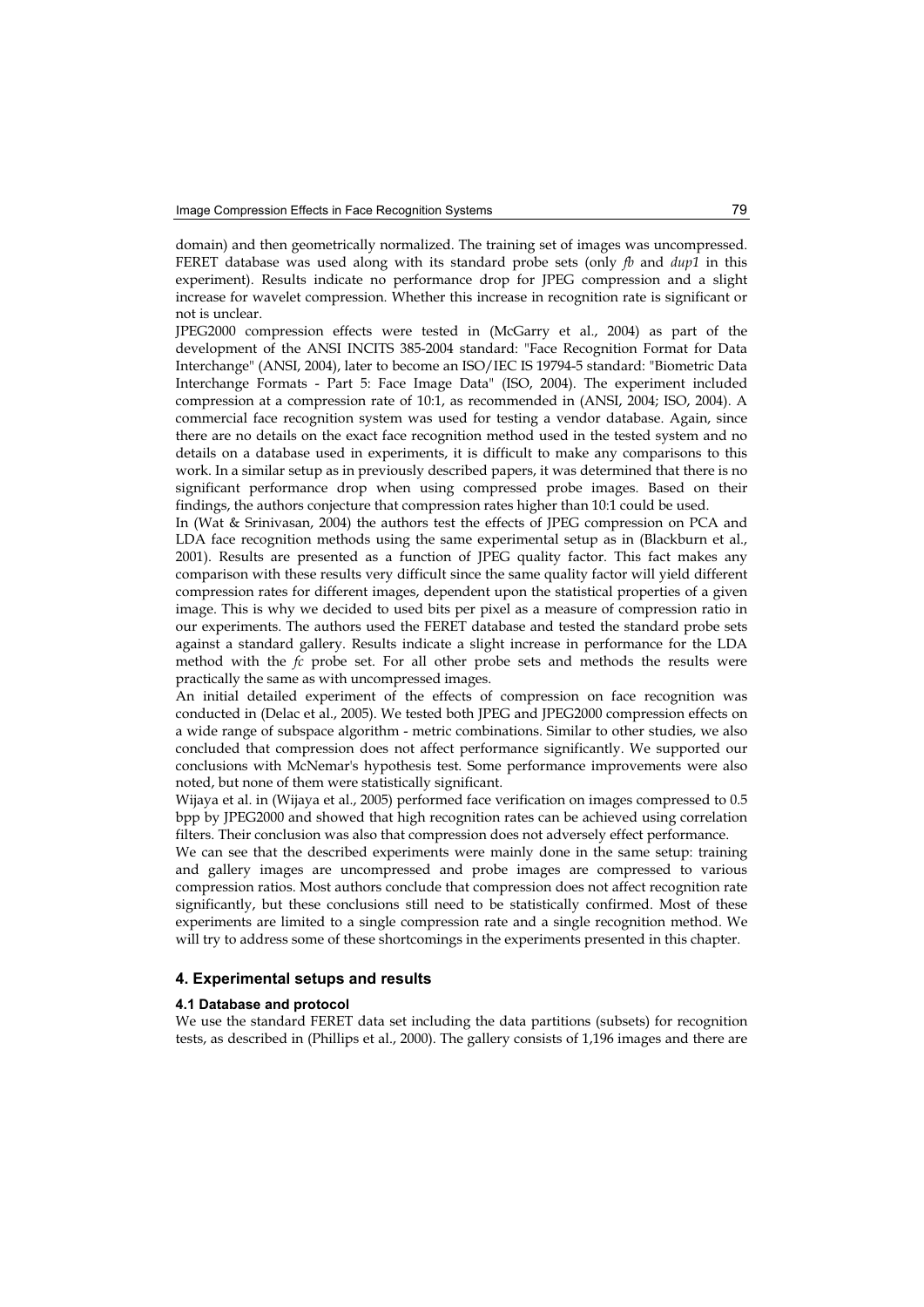four sets of probe images that are compared to the gallery images in recognition stage. The *fb* probe set contains 1,195 images of subjects taken at the same time as gallery images with the only difference being that the subjects were told to assume a different facial expression. The *fc* probe set contains 194 images of subjects under different illumination conditions. The *dup1* (duplicate I) set contains 722 images taken anywhere between one minute and 1,031 days after the gallery image was taken, and *dup2* (duplicate II) set is a subset of *dup1* containing 234 images taken at least 18 months after the gallery image was taken. All images in the data set are of size 384 × 256 pixels and grayscale.

## **4.2 Preprocessing**

Original FERET images were first spatially transformed (to get the eyes at the predefined fixed points) based upon a ground truth file of the eye coordinates supplied with the original FERET data. All images were then cropped to  $128 \times 128$  pixels (using the eyes coordinates) and an elliptical mask was used to further eliminate the background. Finally, image pixel values were histogram equalized to the range of values from 0 to 255. These preprocessing steps were carried out on all images prior to preforming the experiments (including compression).

#### **4.3 Algorithms**

Three well known appearance-based subspace face recognition algorithms were used to test the effects of compression: Principal Component Analysis - PCA (Turk & Pentland, 1991), Linear Discriminant Analysis - LDA (Belhumeur et al., 1996) and Independent Component Analysis - ICA (Bartlett et al., 2002). It is important to mention that we use ICA *Architecture 2* from (Bartlett et al., 2002) since ICA *Architecture 1* was shown to be suboptimal for face identification tasks (Delac et al., 2005; Delac et al. 2006). For both LDA and ICA, a PCA dimensionality reduction was done as a preprocessing step.

To train the PCA algorithm we used a subset of classes for which there were exactly three images per class. We found 225 such classes (different persons), so our training set consisted of  $3 \times 225 = 675$  images ( $M = 675$ ,  $c = 225$ ). The effect that this percentage of overlap has on algorithm performance needs further exploration and will be part of our future work. PCA derived, in accordance with theory,  $M - 1 = 674$  meaningful eigenvectors. We adopted the FERET recommendation and kept the top 40% of those, resulting in 270-dimensional PCA subspace *W* (40% of 674 = 270). It was calculated that 97.85% of energy was retained in those 270 eigenvectors. This subspace was used for recognition as PCA face space and as input to ICA and LDA (PCA was the preprocessing dimensionality reduction step). ICA yielded a 270-dimensional subspace, and LDA yielded only 224-dimensional space since it can, by theory, produce a maximum of *c* - 1 basis vectors. All of those were kept to stay close to the dimensionality of PCA and ICA spaces and thus make comparisons as fair as possible.

Based on our previous findings in (Delac et al., 2005; Delac et al., 2006) we chose the following combinations of algorithms and metrics (one metric for each algorithm) to be used in these experiments: PCA+L1, LDA+COS and ICA+COS. These combinations yielded the highest recognition rates in our previous experiments.

#### **4.4 Measurement methods**

Performance of face recognition systems (algorithms, methods) will be presented as rank one recognition rate, as described in (Phillips et al., 2000). Let *T* represent the training set, *G*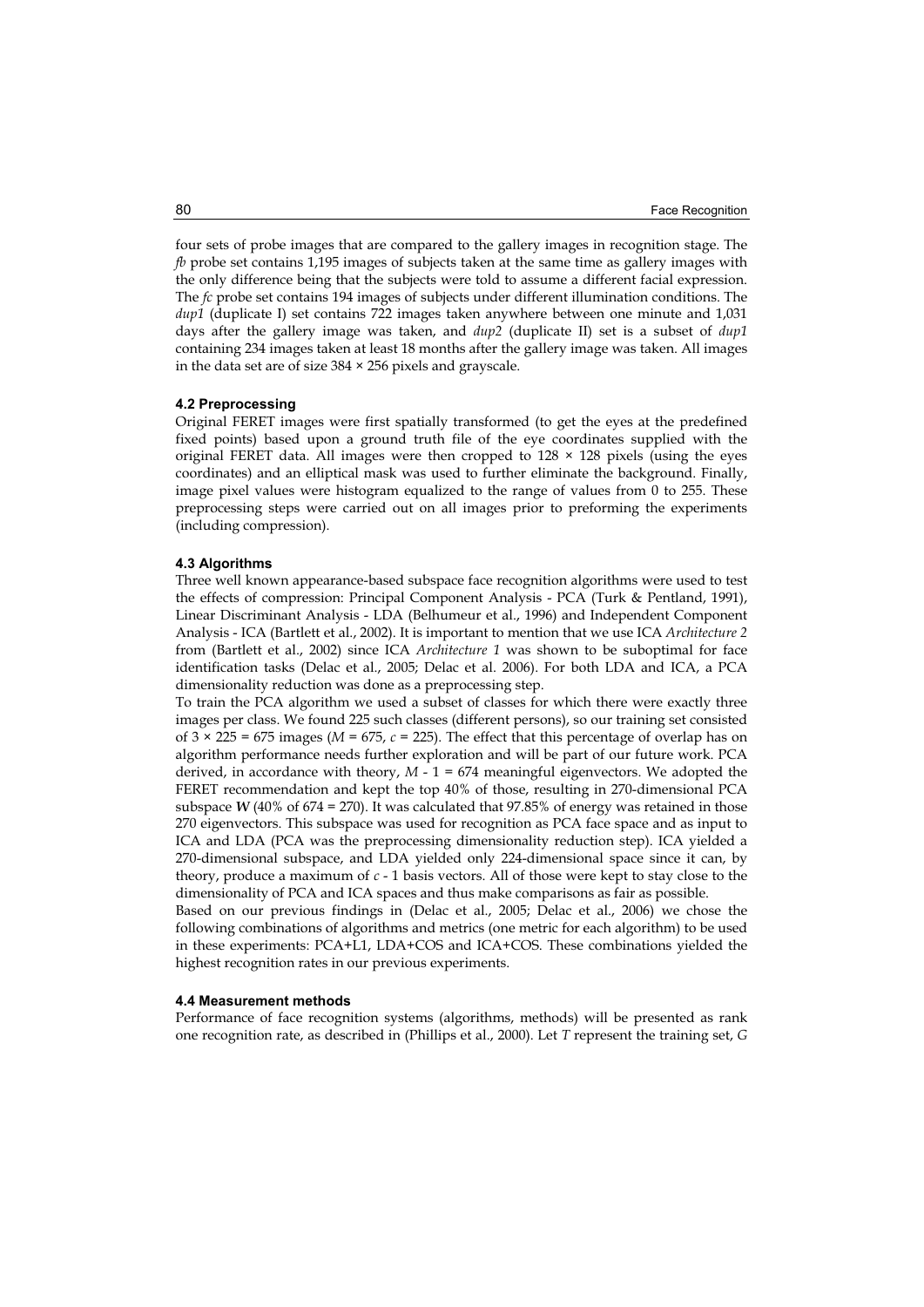gallery and *P* probe set of images. *T* and *G* can be the same set but this is not a good testing practice. The actual performance of an algorithm is always rated relative to how well the images in *P* are matched to images in *G*. This is the basis of automatic face recognition. Intuitively, it is obvious that *P* and *G* should be disjoint; otherwise, the stated problem becomes trivial. We will use the identification scenario in our experiments. To calculate the recognition rate for a given probe set *P*, for each probe image  $P_i$ , we need to sort all the gallery images by decreasing similarity, yielding a list  $L = \{L_1, L_2, \ldots, L_k\}$ , where *K* is the total number of subjects in the gallery (assuming that there is one image per subject, *K* also becomes the number of images and the size of the gallery). Now *L*1 is the gallery image most similar to the given probe image (according to the algorithm),  $L<sub>2</sub>$  is the next closest match and expanding this to  $L_k$  being the  $k$ th closest gallery match. Rank one recognition rate answers a simple question: is the top match correct? If  $L<sub>1</sub>$  (labeled as the closest gallery match to the given probe image) is really the correct answer, we say that the algorithm correctly recognized the probe image. In other words, the algorithm successfully recognizes a probe image if the probe image and the top ranked gallery image in *L* are of the same subject. This is called rank one recognition rate (*RR*) and can be formally defined over the whole set of probe images  $P$  as follows: let  $R_1$  denote the number of correctly recognized probe images in *L* at  $k = 1$  and  $|P|$  be the probe set size, then:

$$
RR = \frac{R_1}{|P|} \tag{3}
$$

A usual way to report rank one performance is to give it in a form of percentage. That way we actually say that some algorithm has e.g. 86% rank one recognition rate on a given gallery and probe set. Another possible formulation would be that there is 86% chance that the correct answer is the top match (the image *L*1).

To measure the significance of the differences in performance at two different compression ratios, we will use McNemar's hypothesis test (Beveridge et al., 2001; Delac et al., 2006). We think that, when comparing recognition algorithms, it is important (yet often neglected) to answer the following question: when is the observed difference in performance statistically significant? Clearly, the difference in performance of 1% or 2% could be due to pure chance. However, we felt the need to investigate these intuitive presumptions using standard statistical hypothesis testing techniques. Generally, there are two ways of looking at the performance difference (Yambor et al., 2002): 1) determine if the difference (as seen over the entire set of probe images) is significant, 2) when the algorithms behave differently, determine if the difference is significant. As argued in (Yambor et al., 2002), the first way to evaluate performance difference fails to take the full advantage of the standard face recognition protocol, so we will focus on the second way. In order to perform this test we recorded which of the four possible outcomes, when comparing two algorithms A1 and A2 (SS – both successful, FF – both failed, FS – first one failed and the second one succeeded, SF – first one succeeded and the second one failed), is true for each probe image. Let  $N_{SS}$ represent the number of probe images for which SS outcome is true,  $N_{SF}$  the number of probe images for which SF outcome is true, etc. We then formulated our hypotheses as: H0) the probability of observing SF is equal to the probability of observing FS; H1) the probability of observing SF is not equal to the probability of observing FS. H0 is the null hypothesis and H1 the alternative hypothesis.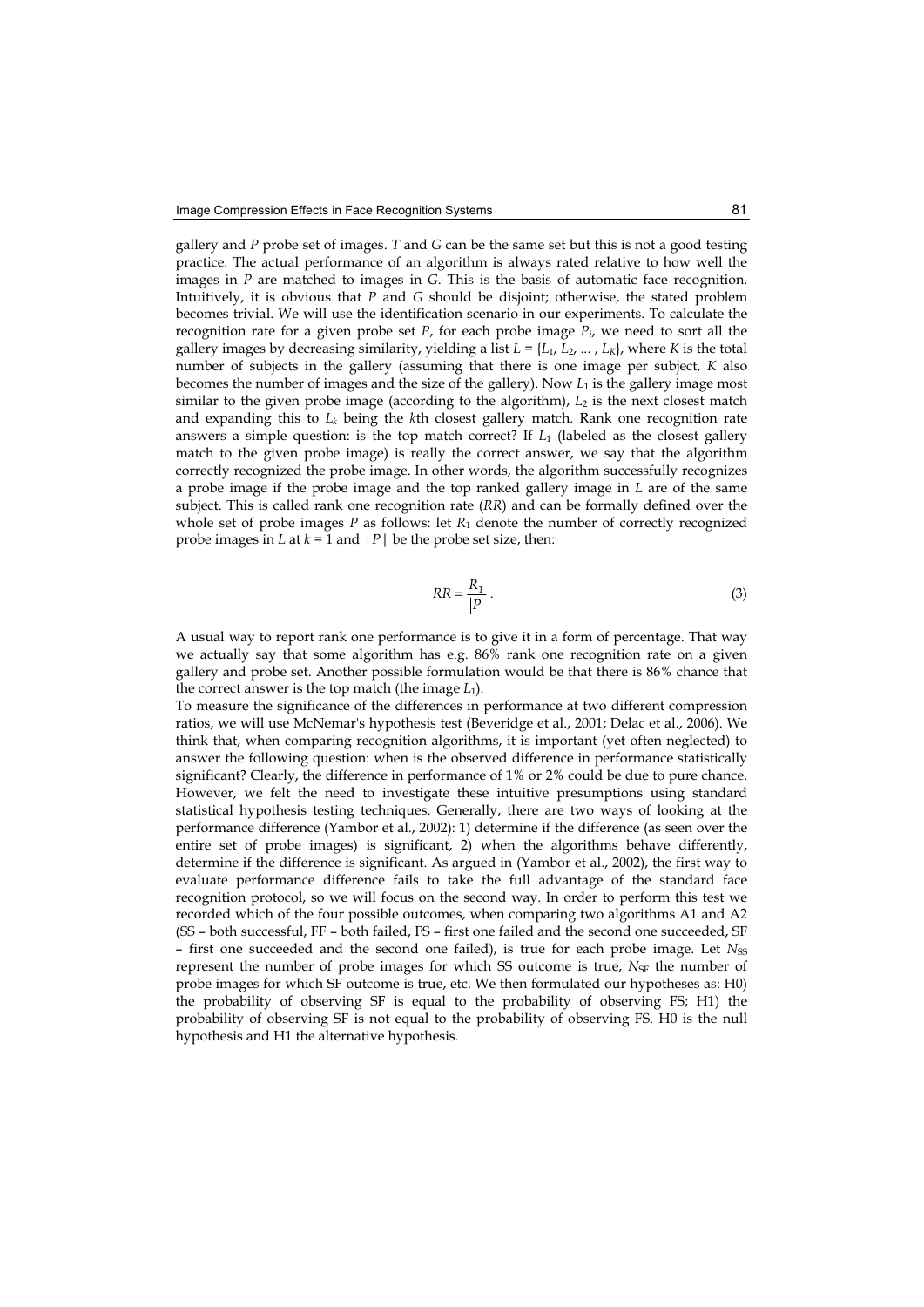In case where one algorithm performs better than another algorithm, H0 can be rejected if the observed difference in performance of the compared algorithms is statistically significant. Therefore, H0 is tested by applying a one-tailed test. Suppose that *Pr*(SF) and *Pr*(FS) are the probabilities of observing SF and FS outcomes under H0. For example, if it appears that *Pr*(SF) > *Pr*(FS), i.e. A1 performs better than A2, then we calculate:

*Pr* (A1 better than A2 at least as many times as observed) = 
$$
\sum_{i=N_{SF}}^{n} \frac{n!}{i!(n-i)!} \cdot \left(\frac{1}{2}\right)^n
$$
 (4)

where  $n = N_{SF} + N_{FS}$  is the number of probe images for which only one algorithm incorrectly classify them. This probability is usually called *p*-value for rejecting H0 in favor of H1. H0 is rejected when the *p*-value is lower than some predefined threshold  $a$  (usually  $a = 0.05$ , i.e. 5%), and in this case we can conclude that *the observed difference in performance of the compared algorithms is statistically significant*.

We will report the outcomes of McNemar's test in our results as "O" when there is no statistically significant difference when using images at a given compression ratio compared to using original images, " $x$ " the recognition ratio is significantly worse than with original images and  $\sqrt{3}$  when the recognition ratio using compressed images is significantly higher than with original images.

Another handy tool that can be used here is the Normalized Recognition Rate (*NRR*), defined as the ratio between recognition rate (*RR*) for compressed images and recognition rate for original images (Delac, 2006):

$$
NRR = \frac{RR_{\text{compressed}}}{RR_{\text{original}}}. \tag{5}
$$

So, at a given bitrate (number of bits per pixel), if *NRR* = 1, the performance is the same as with original images, if *NRR* < 1, performance is worse, and if *NRR* > 1, performance is better then with original images. We will present *NRR* curves (*NRR* as a function of compression ratio) for some interesting results just as an example of their possible usage. Full analysis of the results with *NRR* is out of scope of this chapter.

## **4.5 Experiments**

As stated before, most of the experiments presented in the literature so far use the scenario where only probe images are compressed. We will here try to perform another experiment where all the images are compressed to a given compression ratio. This will be a good foundation for possible new area in face recognition research - *face recognition in compressed domain*. Compressed domain means that instead of decompressing the compressed images and then using (distorted) pixel values as input to face recognition methods, transformed coefficients are used as inputs. The decoding process should be interrupted after the entropy decoding and the obtained coefficients (DCT or DWT) used as inputs to classification methods. This way it is possible to achieve large computational time saves by avoiding the inverse DCT or DWT.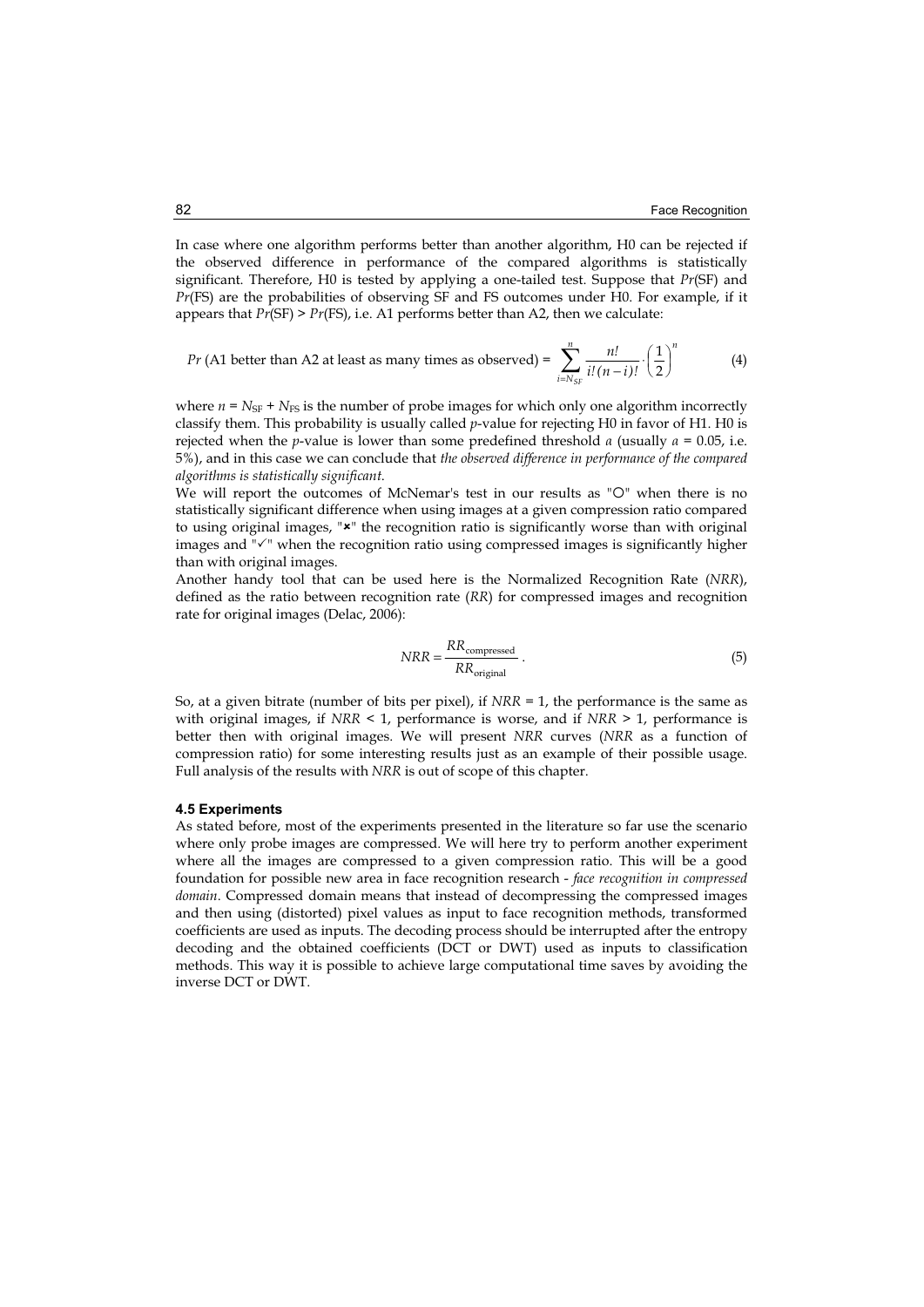



Scenario that was used in studies so far (only probe images are compressed) will be addressed as EXP1 in further text and a block-scheme of this approach can be seen in Figure 3. The setup where all images (training, gallery and probe) are compressed to the same compression ratio will be addressed as EXP2 and a block-scheme can be seen in Figure 4. The illustrations in Figure 3 and Figure 4 represent the training and recognition stage of a PCA, LDA or ICA-based system for a single probe image *Px*. *T* and *G* represent training and gallery sets of images, respectively. Original (uncompressed) images have 8 bpp and compressed images have a hypothetical value of *n* bpp. In the module *min*(*d*) the distance between the projected probe image  $p_x$  and the list of gallery images  $\{g_1, g_2, \ldots, g_{MG}\}$  is calculated and a minimal distance is determined (*MG* is the number of images in the gallery). The identity of the person on a gallery image determined to be the closest to  $P_x$  in the subspace is the identity of the unknown person returned by the system. This is a standard rank one identification scenario.



Figure 4. Experimental setup 2 (EXP2)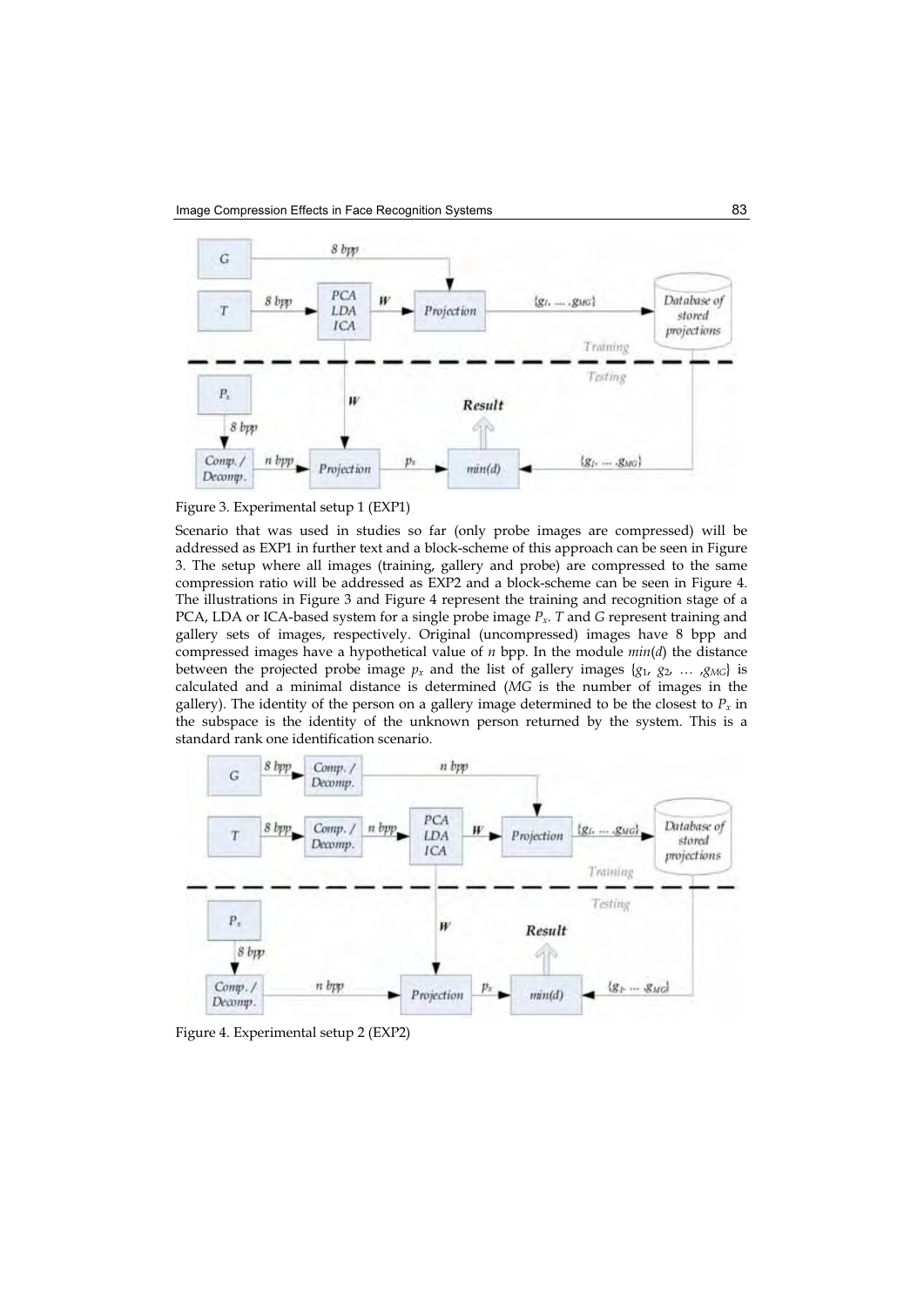# **4.6 Results**

The results for both experiments can be seen in Tables 2 through 9. The figures presented on tables represent rank one recognition rates. "McN" presents the result of McNemar's hypothesis test (result at a given compression ratio compared to the result using original uncompressed images). By looking at the results of McNemar's test, we can immediately conclude that compression to 1 bpp and 0.5 bpp does not significantly influence the results in any method and/or experiment. This is consistent with previous studies and it additionally gives strong statistical basis for such a conclusion. In the following text we will give an analysis for each probe set in both experiments and present two possible real life applications of the conclusions drawn from this study.

| fh        | <b>IPEG</b>      |     | Orig. | 1 bpp | $0.5$ bpp | $0.3$ bpp | $0.2$ bpp |
|-----------|------------------|-----|-------|-------|-----------|-----------|-----------|
|           | EXP1             | RR  | 79,4  | 79,4  | 79,4      | 78,9      | 77,2      |
| $PCA+L1$  |                  | McN |       |       |           |           | ×         |
|           | EXP <sub>2</sub> | RR  | 79.4  | 78.9  | 79.4      | 79.0      | 75.4      |
|           |                  | McN |       | Ω     | ∩         | ∩         | ×         |
|           | EXP1             | RR  | 75.4  | 75.4  | 75.2      | 75.3      | 73.6      |
| LDA+COS   |                  | McN |       |       | ∩         | ∩         | ×         |
|           | EXP <sub>2</sub> | RR  | 75.4  | 75.5  | 75.5      | 74.5      | 72.6      |
|           |                  | McN |       |       |           |           | ×         |
|           | EXP1             | RR  | 83.0  | 82.8  | 83.0      | 82.0      | 80.0      |
| $ICA+COS$ |                  | McN |       |       |           | ◯         | ×         |
|           | EXP <sub>2</sub> | RR  | 83.0  | 83.1  | 83.0      | 82.2      | 75.6      |
|           |                  | McN |       |       |           |           | ×         |

| Table 2. The results for JPEG compression, $\beta$ probe set (" $\circ$ " - no statistically significant |
|----------------------------------------------------------------------------------------------------------|
| difference compared to using original images; " <b>*</b> " - RR significantly worse than with            |
| original images; "✓" - RR significantly higher than with original images)                                |

| fc        | <b>IPEG</b>      |     | Orig. | 1 bpp | 0.5~bp | $0.3$ bpp | 0.2 bpp |
|-----------|------------------|-----|-------|-------|--------|-----------|---------|
|           | EXP1             | RR  | 47.9  | 46.4  | 45.9   | 47.9      | 44.3    |
| $PCA+L1$  |                  | McN |       | ( )   |        |           | ×       |
|           | EXP <sub>2</sub> | RR  | 47.9  | 50.0  | 49.5   | 51.0      | 42.3    |
|           |                  | McN |       |       |        |           | ×       |
|           | EXP1             | RR  | 11.3  | 11.3  | 11.3   | 11.3      | 10.8    |
| LDA+COS   |                  | McN |       |       | ∩      | ∩         | ∩       |
|           | EXP <sub>2</sub> | RR  | 11.3  | 11.3  | 11.3   | 11.9      | 11.3    |
|           |                  | McN |       |       |        | ∩         | ∩       |
|           | EXP1             | RR  | 68.6  | 68.0  | 67.5   | 69.6      | 66.5    |
| $ICA+COS$ |                  | McN |       |       |        |           |         |
|           | EXP <sub>2</sub> | RR  | 68.6  | 67.5  | 68.6   | 66.5      | 57.7    |
|           |                  | McN |       |       |        |           | ×       |

Table 3. The results for JPEG compression, *fc* probe set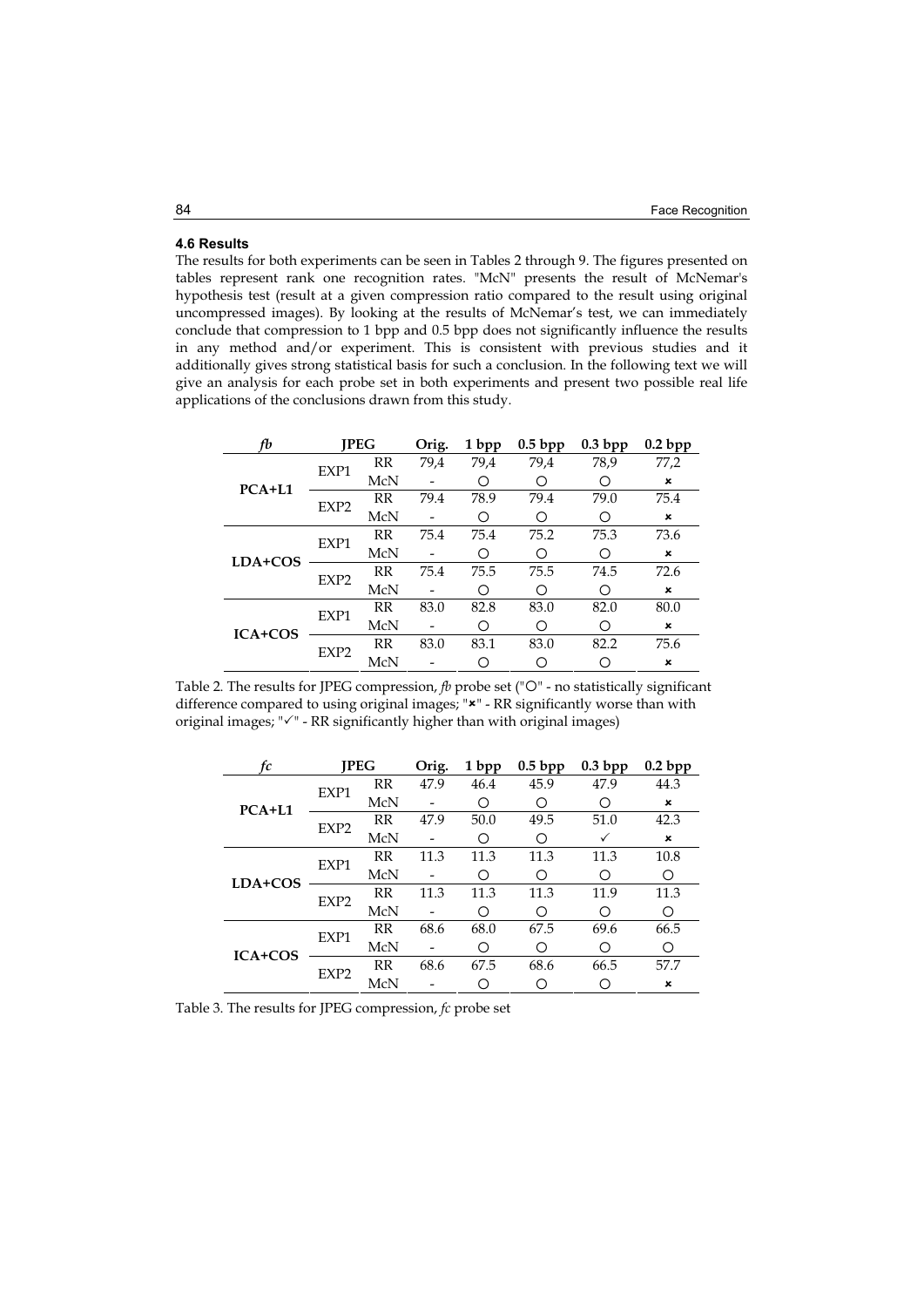Image Compression Effects in Face Recognition Systems 85

| dup1      | <b>IPEG</b>      |     | Orig. | 1 bpp | $0.5$ bpp | $0.3$ bpp | $0.2$ bpp |
|-----------|------------------|-----|-------|-------|-----------|-----------|-----------|
|           | EXP1             | RR  | 38.5  | 38.6  | 38.5      | 38.2      | 35.1      |
| $PCA+L1$  |                  | McN |       |       |           |           | ×         |
|           | EXP <sub>2</sub> | RR  | 38.5  | 39.2  | 39.2      | 38.8      | 35.7      |
|           |                  | McN |       |       |           |           | ×         |
|           | EXP1             | RR  | 35.6  | 35.6  | 35.3      | 35.8      | 33.8      |
| LDA+COS   |                  | McN | -     |       |           |           | ×         |
|           | EXP <sub>2</sub> | RR  | 35.6  | 35.6  | 35.3      | 35.7      | 33.4      |
|           |                  | McN |       |       | ∩         |           | ×         |
|           | EXP1             | RR  | 44.3  | 44.9  | 44.5      | 42.9      | 41.1      |
| $ICA+COS$ |                  | McN |       |       |           | ×         | ×         |
|           | EXP <sub>2</sub> | RR  | 44.3  | 45.3  | 44.5      | 43.6      | 36.4      |
|           |                  | McN |       |       |           |           | ×         |

Table 4. The results for JPEG compression, *dup1* probe set

| dup2      | <b>IPEG</b>      |     | Orig. | 1 bpp | $0.5$ bpp | $0.3$ bpp | $0.2$ bpp |
|-----------|------------------|-----|-------|-------|-----------|-----------|-----------|
|           | EXP1             | RR  | 19.7  | 20.1  | 20.1      | 19.2      | 15.8      |
| $PCA+L1$  |                  | McN |       | Ω     | ◯         |           | ×         |
|           | EXP <sub>2</sub> | RR  | 19.7  | 20.5  | 21.4      | 19.2      | 17.2      |
|           |                  | McN |       | ∩     | ∩         | ∩         | ∩         |
|           | EXP1             | RR  | 12.8  | 12.8  | 12.8      | 13.6      | 12.4      |
| LDA+COS   |                  | McN |       | ∩     | ∩         | ∩         | ∩         |
|           | EXP <sub>2</sub> | RR  | 12.8  | 13.2  | 13.2      | 12.4      | 13.2      |
|           |                  | McN |       | ◯     | ∩         |           |           |
|           | EXP1             | RR  | 30.8  | 32.0  | 30.7      | 29.9      | 27.3      |
| $ICA+COS$ |                  | McN |       | ∩     | ∩         |           | ×         |
|           | EXP <sub>2</sub> | RR  | 30.8  | 31.2  | 30.3      | 31.2      | 24.8      |
|           |                  | McN |       |       |           |           | ×         |

| fh        | <b>IPEG2000</b>  |           | Orig. | 1 bpp | $0.5$ bpp | $0.3$ bpp | $0.2$ bpp   |
|-----------|------------------|-----------|-------|-------|-----------|-----------|-------------|
|           | EXP1             | RR        | 79.4  | 79.4  | 79.6      | 79.1      | 78.6        |
| $PCA+L1$  |                  | McN       |       |       | ⌒         |           |             |
|           | EXP <sub>2</sub> | RR        | 79.4  | 79.2  | 79.2      | 79.7      | 75.4        |
|           |                  | McN       |       |       | ∩         |           | ×           |
|           | EXP1             | RR        | 75.4  | 75.4  | 75.3      | 75.2      | 75.0        |
| LDA+COS   |                  | McN       |       |       |           |           |             |
|           | EXP <sub>2</sub> | <b>RR</b> | 75.4  | 75.5  | 75.2      | 75.1      | 72.6        |
|           |                  | McN       |       |       |           |           | $\mathbf x$ |
|           | EXP1             | <b>RR</b> | 83.0  | 83.1  | 83.1      | 83.0      | 83.4        |
| $ICA+COS$ |                  | McN       |       |       | ∩         |           | O           |
|           | EXP <sub>2</sub> | RR        | 83.0  | 83.4  | 83.5      | 83.8      | 76.7        |
|           |                  | McN       |       |       |           |           | ×           |

Table 6. The results for JPEG2000 compression, *fb* probe set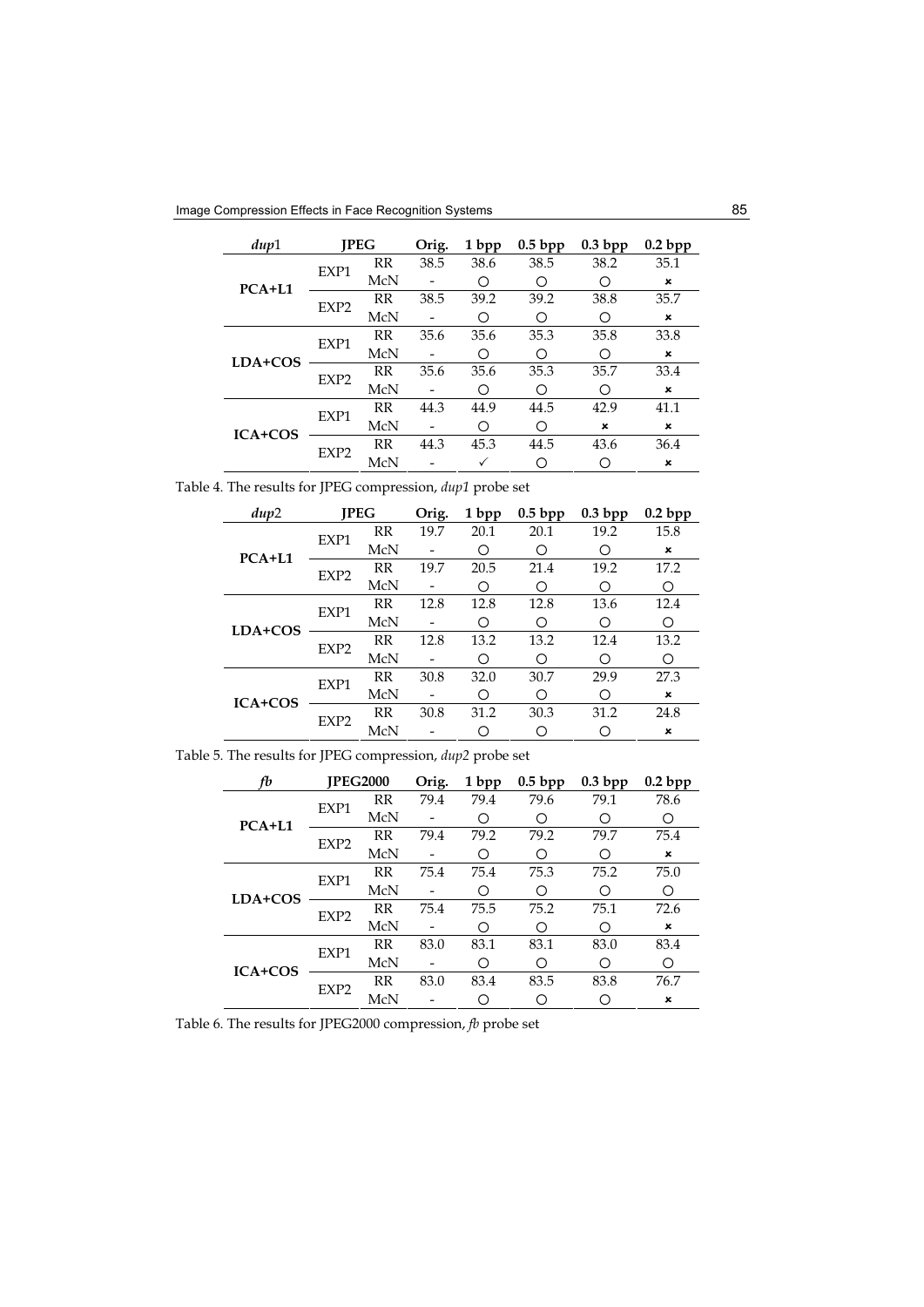| fc        |                  | <b>IPEG2000</b> |      | 1 bpp | $0.5$ bpp | $0.3$ bpp | $0.2$ bpp   |
|-----------|------------------|-----------------|------|-------|-----------|-----------|-------------|
|           | EXP1             | RR              | 47.9 | 46.4  | 46.4      | 45.9      | 45.8        |
| $PCA+I.1$ |                  | McN             |      |       | ∩         | ∩         |             |
|           | EXP <sub>2</sub> | RR              | 47.9 | 51.0  | 51.5      | 52.6      | 42.3        |
|           |                  | McN             | -    |       | ✓         | ✓         | $\mathbf x$ |
|           | EXP1             | RR              | 11.3 | 11.3  | 11.3      | 10.8      | 11.3        |
| $LDA+COS$ |                  | McN             |      |       | ⌒         |           |             |
|           | EXP <sub>2</sub> | RR              | 11.3 | 11.3  | 11.3      | 10.8      | 11.3        |
|           |                  | McN             |      |       |           |           |             |
|           | EXP1             | RR              | 68.6 | 69.0  | 68.5      | 68.5      | 68.6        |
| ICA+COS   |                  | McN             |      |       |           |           |             |
|           | EXP <sub>2</sub> | <b>RR</b>       | 68.6 | 67.0  | 67.0      | 64.4      | 56.2        |
|           |                  | McN             |      |       |           | ×         | ×           |

Table 7. The results for JPEG2000 compression, *fc* probe set

| dup1      | <b>IPEG2000</b>  |     | Orig. | 1 bpp | $0.5$ bpp | $0.3$ bpp | $0.2$ bpp       |
|-----------|------------------|-----|-------|-------|-----------|-----------|-----------------|
|           | EXP1             | RR  | 38.5  | 38.3  | 38.5      | 38.2      | 38.5            |
| $PCA+L1$  |                  | McN |       |       | ∩         |           | ∩               |
|           | EXP <sub>2</sub> | RR  | 38.5  | 38.8  | 38.9      | 38.0      | 35.7            |
|           |                  | McN |       |       | ∩         |           | ×               |
|           | EXP1             | RR  | 35.6  | 35.6  | 35.5      | 35.4      | 35.1            |
| LDA+COS   |                  | McN |       |       | ⌒         |           | $\left(\right)$ |
|           | EXP <sub>2</sub> | RR  | 35.6  | 35.5  | 35.5      | 35.3      | 33.4            |
|           |                  | McN |       |       |           |           | ×               |
|           | EXP1             | RR  | 44.3  | 44.7  | 44.5      | 44.5      | 44.3            |
| $ICA+COS$ |                  | McN |       |       | ∩         |           | ∩               |
|           | EXP <sub>2</sub> | RR  | 44.3  | 45.0  | 43.8      | 42.4      | 35.5            |
|           |                  | McN |       |       |           | ×         | ×               |

| dup2     | <b>IPEG2000</b>  |             | Orig. | 1 bpp | $0.5$ bpp | $0.3$ bpp        | $0.2$ bpp |
|----------|------------------|-------------|-------|-------|-----------|------------------|-----------|
|          | EXP1             | $_{\rm RR}$ | 19.7  | 19.7  | 20.1      | 19.7             | 19.6      |
| $PCA+L1$ |                  | McN         |       |       |           | ∩                | ∩         |
|          | EXP <sub>2</sub> | RR          | 19.7  | 20.5  | 19.7      | 18.8             | 17.9      |
|          |                  | McN         | -     |       |           | ◯                | ( )       |
|          | EXP1             | RR          | 12.8  | 13.3  | 13.7      | 13.6             | 13.2      |
| LDA+COS  |                  | McN         |       |       |           | ∩                | ∩         |
|          | EXP <sub>2</sub> | RR          | 12.8  | 13.2  | 13.7      | 13.7             | 13.2      |
|          |                  | McN         |       |       |           | ∩                | ∩         |
|          | EXP1             | RR          | 30.8  | 32.5  | 32.0      | 29.5             | 30.0      |
| ICA+COS  |                  | McN         |       |       |           | $\left( \right)$ | O         |
|          | EXP <sub>2</sub> | RR          | 30.8  | 32.5  | 30.8      | 29.1             | 22.7      |
|          |                  | McN         |       |       |           |                  | ×         |

Table 9. The results for JPEG2000 compression, *dup2* probe set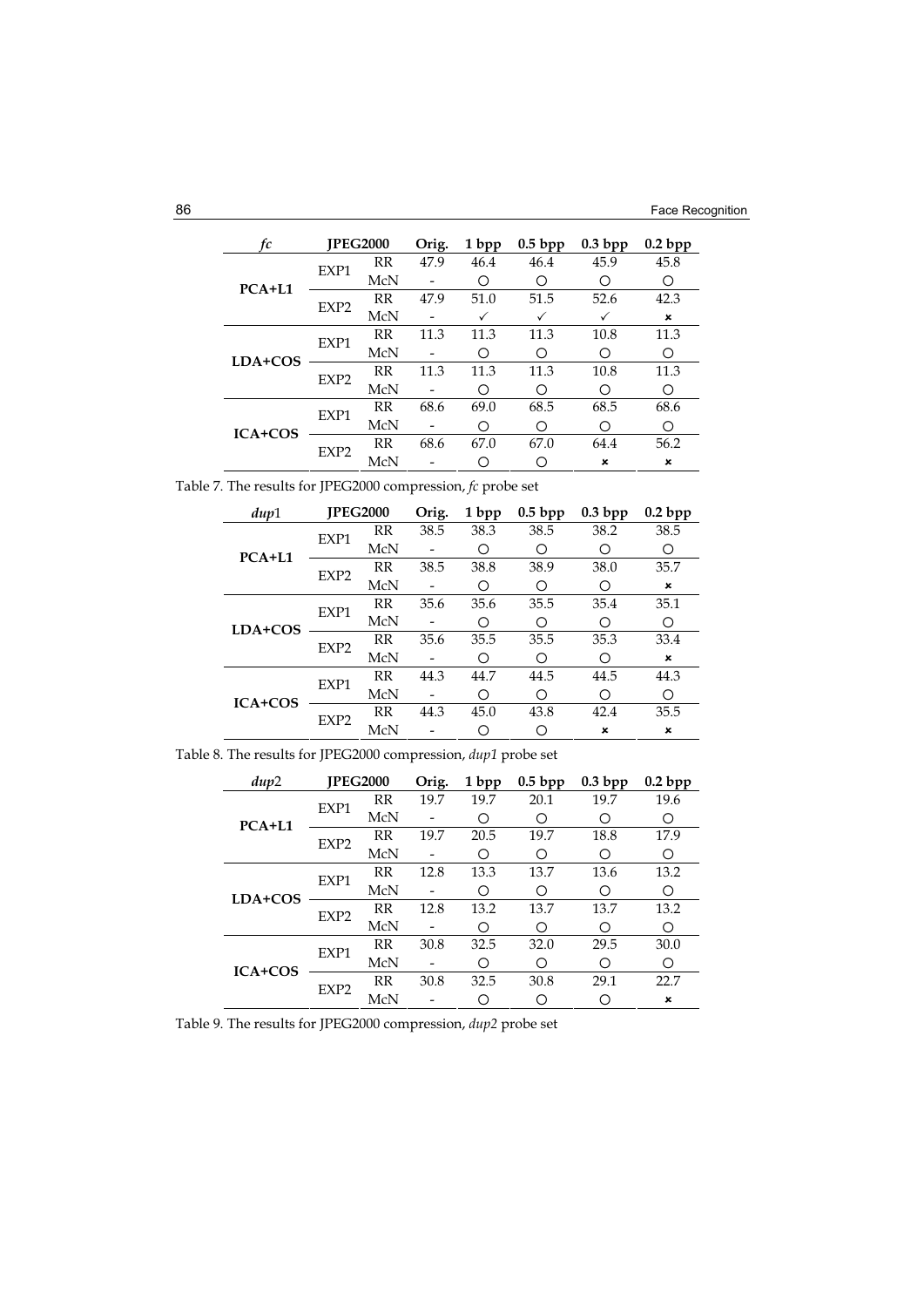# **5. Analysis**

# **5.1 Different expressions (***fb***)**

All methods exhibit great stability for both JPEG and JPEG2000 compression and in both EXP1 and EXP2 setups (Table 2 and Table 6). Even though there are a few recognition rate increases when the images are mildly compressed, none of those increases are statistically significant. If we take a look at the example of visual deformations introduced by compression (Figure 2), this level of stability is quite surprising. In spite of the fact that an image compressed to 0.3 bpp using JPEG is virtually unrecognizable and, on average, has PSNR = 25 dB, there seems to be no effect on face recognition performance. If we have a closer look at the results in Table 2 and Table 6, we can see that both JPEG and JPEG2000 do not significantly deteriorate performance until 0.2 bpp. At 0.2 bpp all recognition methods experience significant performance drop. We can conclude that, for the different expressions task, all compression ratios above 0.2 bpp are acceptable and can be used in a face recognition system. Unfortunately, rarely are such easy tasks (ideal imaging conditions and face images varying only in facial expressions) put before the systems designers and this is why we have to consider other possible influences on recognition accuracy as well (different illuminations and temporal changes).

JPEG2000 seems to be more efficient (in terms of image quality) if an image is to be presented to a human operator that has to make a final decision about someone's identity. This is an expected scenario in high confidence applications, like law enforcement applications. In such an application, a list of the most likely matches are presented to the user which now has to make the final choice. JPEG2000 images seem to be visually less distorted at higher compression rates and thus more appropriate for such uses. JPEG images can also be used, but at moderate or low compression rates (0.5 bpp and above).

The overall rank one recognition rates for the  $fb$  probe set are above 75%, which was expected and is consistent with previous studies of the same face recognition algorithms in pixel domain (Delac et al., 2006; Bartlett et al., 2002; Yambor et al., 2002; Beveridge et al., 2001; Belhumeur et al., 1996). ICA+COS yielded highest recognition rates in both experiments. For JPEG - 83% at 0.5 bpp in EXP1 and 83.1% at 1 bpp in EXP2 and for JPEG2000 – 83.1% at 0.5 bpp in EXP1 and 83.8% at 0.3 bpp in EXP2. It is interesting to notice that overall best results was achieved at a surprisingly high compression of 0.3 bpp ( $\approx$  26:1).

# **5.2 Different illumination (***fc***)**

The results for the *fc* probe set in both experiments can be seen in Table 3 and 7 and Figure 5 and 6. If we take a look at the results of both experiments for JPEG compression (Table 3 and Figure 5), we can see that compression again does not deteriorate performance up to 0.3 bpp. Only at 0.2 bpp the differences become statistically significant. These results are mainly quite similar to the *fb* probe set results. However, there are some differences, namely, the statistically significant recognition rate improvement for PCA+L1 with JPEG compression at 0.3 bpp in EXP2, and consistent significant improvement for JPEG2000 compression at 1, 0.5 and 0.3 bpp in EXP2. Both mentioned differences are clearly visible in Figure 5 and 6. In those figures the *NRR* curves are shown as a function of compression rate (in bpp) for all experiments with the *fc* probe set (Figure 5 for JPEG and Figure 6 for JPEG2000 compression). As already mentioned, PCA+L1 exhibits some statistically significant improvements in these experiments and this is clearly visible as the curves in Figure 5 and 6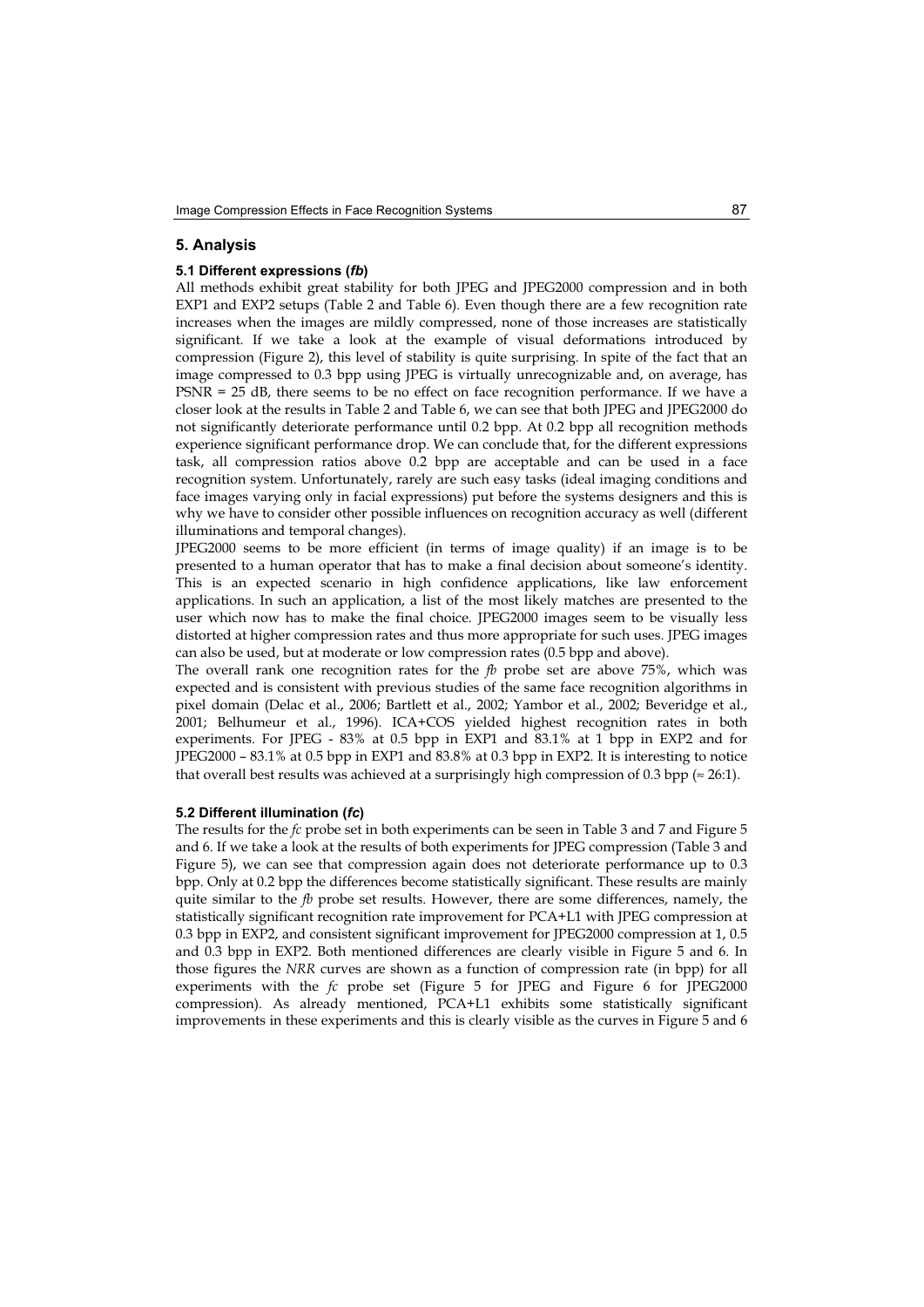

exceed the value of one in those cases. This is a good example of the advantages of presenting results of similar experiments using the *NRR* curve.

Figure 5. *NRR* curves for JPEG compression on the *fc* probe set (EXP1 top; EXP2 bottom)



Figure 6. *NRR* curves for JPEG2000 compression on the *fc* probe set (EXP1 top; EXP2 bottom)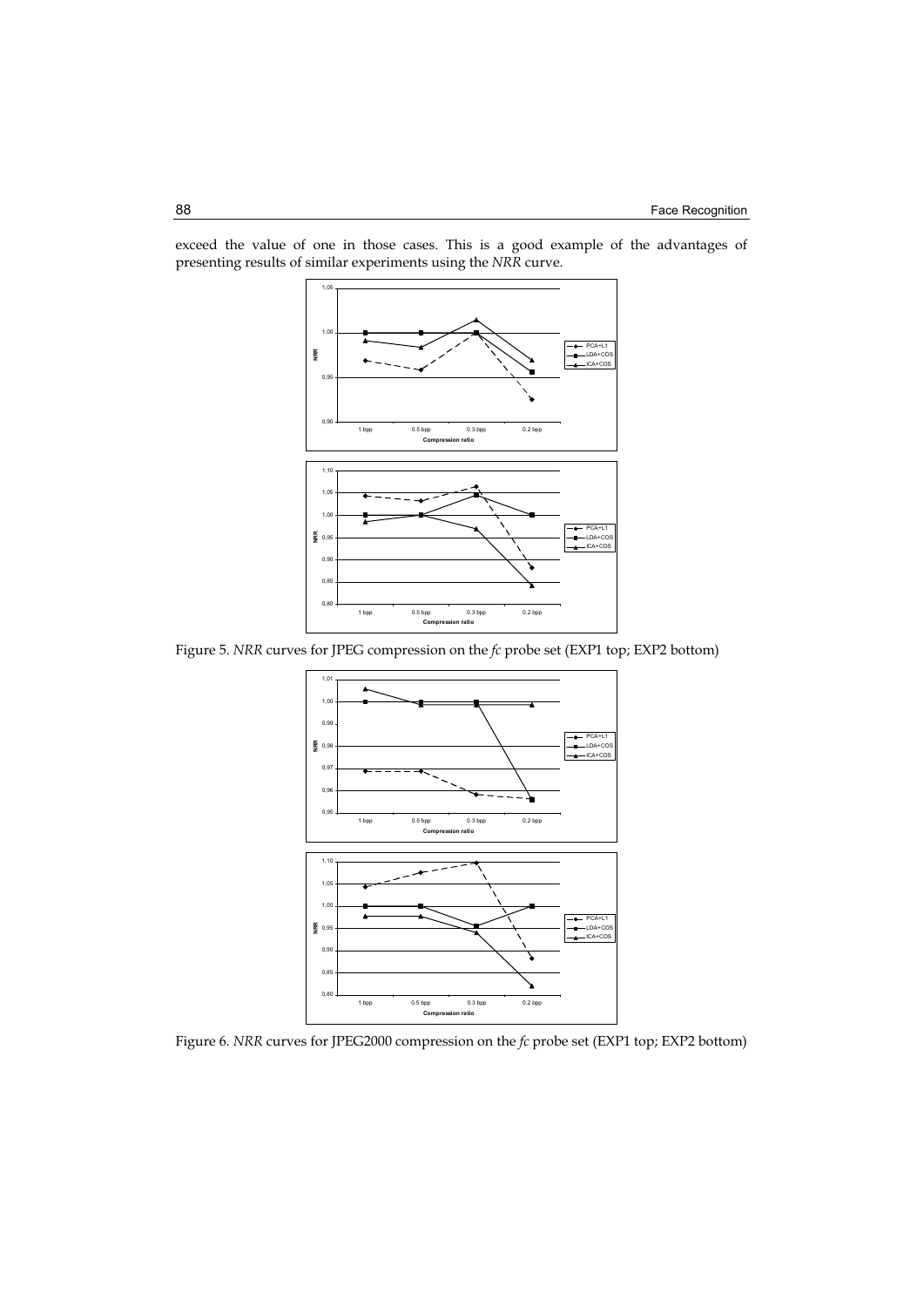Compression drastically improves the results for PCA+L1 algorithm in some cases. For LDA+COS and ICA+COS this effect is not that emphasized. One might actually expect even worse results for compression of images taken in different illumination conditions. The different illumination influences large portions of an image and sometimes even the whole image. This being so, it appears that illumination changes are represented by low frequencies in an image, thus low-pass filtering (such as JPEG or JPEG2000 compression) should not eliminate the differences between various images taken in different illumination conditions. However, in spite of this, all algorithms seem to be very stable across a wide range of compression rates and in both experimental setups. Nastar et al. (Nastar et al., 1997) showed that only the high-frequency spectrum is affected by changes in facial expression. They also conjecture that illumination changes mostly affect the whole image, thus being in the low-frequency part of the spectrum. It is interesting to notice that PCA+L1 yielded the highest recognition rates for both JPEG and JPEG2000 compression at a very high compression rate of 0.3 bpp. The effect that compression has on PCA+L1 results could be further explored by reconstructing the compressed images after projection to PCA subspace and comparing the reconstructed images to original images to capture the differences induced by compression. The overall best rank one recognition rates for the *fc* probe set are achieved by ICA+COS in both experiments. For JPEG - 69.6% at 0.3 bpp in EXP1 and 68.6% at 0.5 bpp in EXP2 and for JPEG2000 –  $69\%$  at 1 bpp in EXP1 and  $67\%$  at 1 and 0.5 bpp in EXP2.

## **5.3 Temporal changes (***dup1* **&** *dup2***)**

The results for probe sets that test the effect that aging of the subjects has on face recognition (*dup1* and *dup2*) are shown in Tables 4, 5, 8 and 9. The trend of very stable results across a wide range of compression rates is still noticeable. Additionally, for these probe sets all three algorithms have statistically insignificant performance differences, even at 0.2 bpp. Slight (statistically insignificant) improvements are noticeable at almost all compression rates and for all algorithms. It appears that the low-pass filtering by compression contributes more to the overall stability of the results than to significant improvements.

The overall best rank one recognition rates for the *dup1* probe set are achieved by ICA+COS in both experiments. For JPEG - 44.9% at 1 bpp in EXP1 and 45.3% at 1 bpp in EXP2 and for JPEG2000 – 44.7% at 1 bpp in EXP1 and 45% at 1 bpp in EXP2.

The overall best rank one recognition rates for the *dup2* probe set are achieved by ICA+COS in both experiments. For JPEG - 32% at 1 bpp in EXP1 and 31.2% at 1 and 0.3 bpp in EXP2 and for JPEG2000 – 32.5% at 1 bpp in EXP1 and 32.5% at 1 bpp in EXP2.

Mild compression of 8:1 (1 bpp) seems to be very effective at improving face recognition from images taken at different points in time. The removal of fine details, such as wrinkles and even facial hair, obviously makes images of the same person more similar.

## **5.4 Possible applications**

We will now try to answer a question of where could the results and conclusions presented here be used in real life. We will describe two very basic applications. Firstly, as was previously hinted, the obvious use is in law enforcement applications. An image of an unknown subject is presented to the system, that image is compared to all the images known to the system. There can be hundreds of thousands of such images and any storage requirements save in such application is of crucial importance.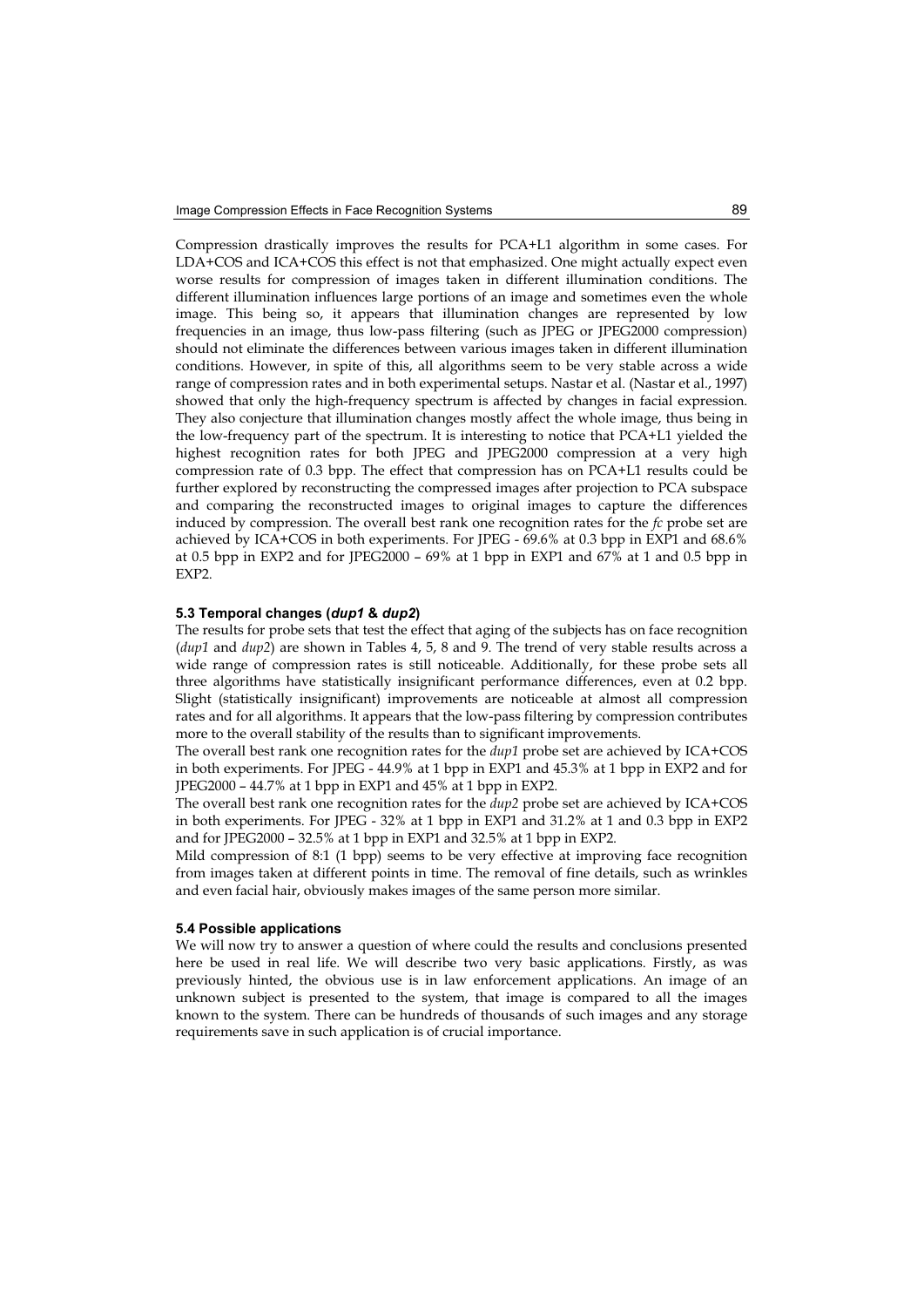Secondly, there has recently been an increased interest in using face recognition systems in mobile and handheld devices (Wijaya et al., 2005). In such applications the face of the subject is recorded using a camera mounted on a device and transaction/login is approved or rejected based on that image. Recognition is mostly done at the remote server side and images (or some extracted image features) are sent over a telecommunication network. If a device in question is a mobile phone, higher level image processing is usually computationally expensive so the whole image is sent. Cameras usually deliver images in an already compressed format and being able to use this feature and send a compressed file across the network would be a big advantage.

### **6. Conclusion**

We can group the conclusions based on a level of compression and the probe sets into two parts: i) higher compression rates (0.5, 0.3 and in some cases even 0.2 bpp) seem to be suitable for recognizing faces with different expressions (*fb* probe set) and images taken in different illumination conditions (*fc* probe set); ii) lower compression rates (1 bpp) seem to be suitable for recognizing images taken at different points in time (*dup1* and *dup2* probe set). Taking this analysis into account, it seems that the current practice of deciding on the level of compression based on visual distortion of images is wrong. While the images compressed to 0.3 bpp are visually significantly distorted, the recognition results are in almost all experiments statistically indistinguishable from the results achieved by using uncompressed images. In many cases these results are slightly better and in some cases even significantly better than the ones achieved with uncompressed images. The correct criteria for selecting the optimal compression ratio would therefore be: the optimal compression rate is the one yielding the highest recognition rate at given circumstances (classification algorithm, task given etc.). It certainly seems reasonable to allow image compression up to 0.5 bpp (a 16:1 compression) for face recognition purposes.

JPEG2000 compression seems to have less effect on recognition results than JPEG. Significant performance improvements are not as often as with JPEG, but all methods exhibit remarkable stability when JPEG2000 was used. This conclusion is similar to the one presented in (Schaefer, 2004), where the first comprehensive study of the influence of JPEG and JPEG2000 compression on content-based image retrieval was conducted. Schaefer concludes that JPEG2000 gives better results at higher compression rates than JPEG.

From the experiments presented in this chapter in can be concluded that *compression does not significantly influence face recognition performance up to 0.3 bpp*. In other words, there seems to be no reason not to store images in the compressed format. 0.3 bpp corresponds to compression ratio of about 26:1. Even using a more moderate compression of 1 bpp or 0.5 bpp would be a great save in storage requirements while retaining high visual quality of the reconstructed images. As far as the usage scenario (only probe images are compressed or the whole systems works with compressed images) is concerned, no conclusion can be drawn as to which is more suitable. However, since the transition to fully compressed domain recognition seems plausible, in order to be able to directly compare the results in both domains, the second scenario (the whole systems works with compressed images at a given compression rate) should be used when experimenting.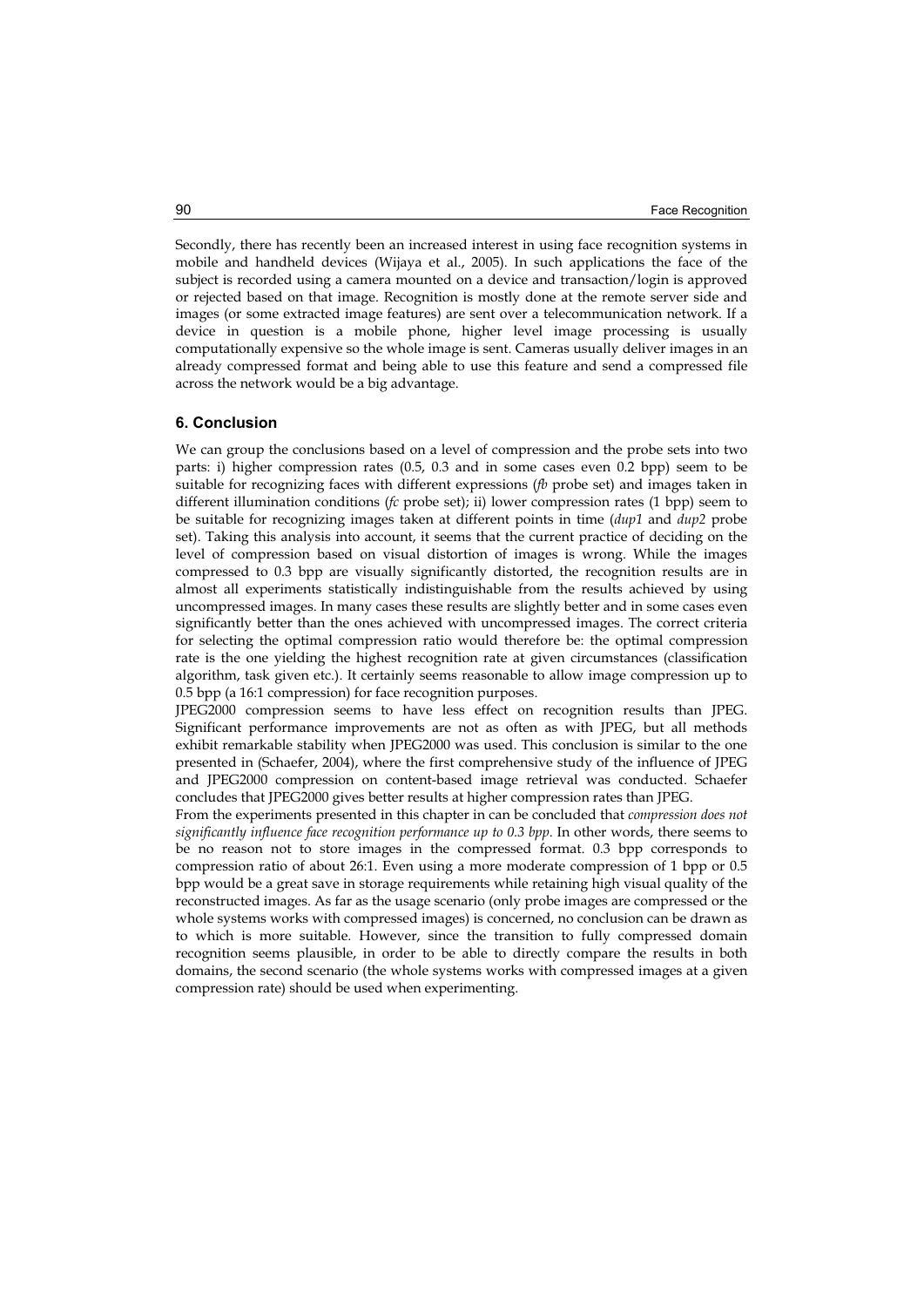# **7. Acknowledgement**

The work described in this chapter was conducted under the research project: "Intelligent Image Features Extraction in Knowledge Discovery Systems" (036-0982560-1643), supported by the Ministry of Science, Education and Sports of the Republic of Croatia.

Portions of the research in this chapter use the FERET database of facial images collected under the FERET program. The authors would like to thank the FERET Technical Agent, the U.S. National Institute of Standards and Technology (NIST) for providing the FERET database.

# **8. References**

ANSI INCITS 385-2004 (2004). *Face Recognition Format for Data Interchange*

- Bartlett, M.S.; Movellan, J.R. & Sejnowski, T.J. (2002). Face Recognition by Independent Component Analysis, *IEEE Trans. on Neural Networks*, Vol. 13, No. 6, November 2002, pp. 1450-1464
- Belhumeur, P.N.; Hespanha, J.P. & Kriegman, D.J. (1996). Eigenfaces vs. Fisherfaces: Recognition using Class Specific Linear Projection, *Proc. of the 4th European Conference on Computer Vision, ECCV'96*, 15-18 April 1996, Cambridge, UK, pp. 45- 58
- Beveridge, J.R.; She, K.; Draper, B.A. & Givens, G.H. (2001). A Nonparametric Statistical Comparison of Principal Component and Linear Discriminant Subspaces for Face Recognition, *Proc. of the IEEE Conference on Computer Vision and Pattern Recognition, CVPR'01*, Kaui, HI, USA, December 2001, pp. 535-542
- Blackburn, D.M.; Bone, J.M. & Phillips, P.J. (2001). *FRVT 2000 Evaluation Report*, 2001, available at: http://www.frvt.org/FRVT2000/documents.htm
- Delac, K.; Grgic, M. & Grgic, S. (2005). Effects of JPEG and JPEG2000 Compression on Face Recognition, *Lecture Notes in Computer Science, Pattern Recognition and Image Analysis*, Vol. 3687, 2005, pp. 136-145
- Delac, K.; Grgic, M. & Grgic, S. (2006). Independent Comparative Study of PCA, ICA, and LDA on the FERET Data Set, *International Journal of Imaging Systems and Technology*, Vol. 15, No. 5, 2006, pp. 252-260
- Delac, K. (2006). Face Recognition in Compressed Domain, *PhD Thesis*, University of Zagreb, Faculty of Electrical Engineering and Computing, 2006 (in Croatian)
- Ebrahimi, F.; Chamik, M. & Winkler, S. (2004). JPEG vs. JPEG2000: An Objective Comparison of Image Encoding Quality*, Proc. of SPIE*, Vol. 5558, 2004, pp. 300-308
- Grgic, S.; Grgic, M. & Zovko-Cihlar, B. (2001). Performance Analysis of Image Compression Using Wavelets, *IEEE Trans. on Industrial Electronics*, Vol. 28, Issue 3, 2001, pp. 682- 695

ISO/IEC IS 19794-5 (2004). *Biometric Data Interchange Formats* - Part 5: Face Image Data

- McGarry, D.P.; Arndt, C.M.; McCabe, S.A. & D'Amato, D.P. (2004). Effects of compression and individual variability on face recognition performance, *Proc. of SPIE*, Vol. 5404, 2004, pp. 362-372
- Moon, H. & Phillips, P.J. (2001). Computational and Performance aspects of PCA-based Face Recognition Algorithms, *Perception*, Vol. 30, 2001, pp. 303-321